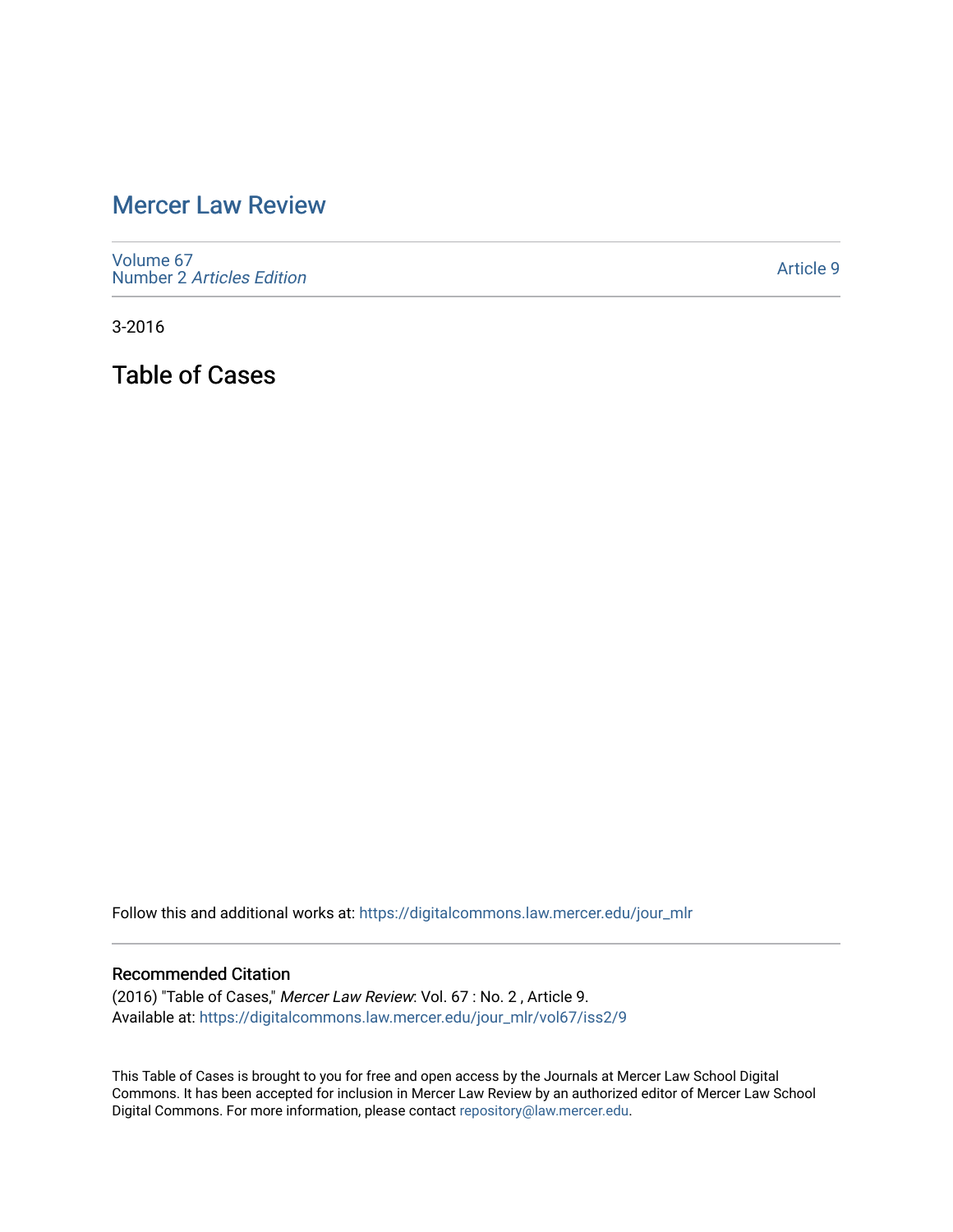### **Table of Cases**

Bowen v. Roy, 442 Bowers v. Hardwick, **306, 307, 311, 318, 320** Burwell v. Hobby Lobby, 436 Catholic Diocese of Beaumont v. Sebelius, 438 East Texas Baptist University v. Burwell, 436 East Texas Baptist University v. Sebelius, 436, 440 Edmond v. United States, 467 Employment Division v. Smith, 443 Free Enterprise Fund v. Public Co. Accounting Oversight Board, **477** Freytag v. Commissioner, 470 Kaemmerling v. Lappin, 447 Landry v. Federal Deposit Insurance Corp., 471 Lawrence v. Texas, **315, 322, 325** Lyng v. Northwest Indian Cemetery Protective Ass'n, 443 Morrison v. Olson, 467 National labor Relations Board v. Canning, 475 Obergefell v. Hodges, **305, 327** Perry v. Brown, **326** Plessy v. Ferguson, **316** Roman Catholic Diocese of Fort Worth v. Sebelius, 440 Romer v. Evans, **305, 311, 315, 321, 315, 329** Sherbert v. Verner, 442 Timbervest v. **SEC,** 460 Troxel v. Granville, 384, **385** United States v. Windsor, **315, 327**

Ashcroft v. Free Speech Coalition, 433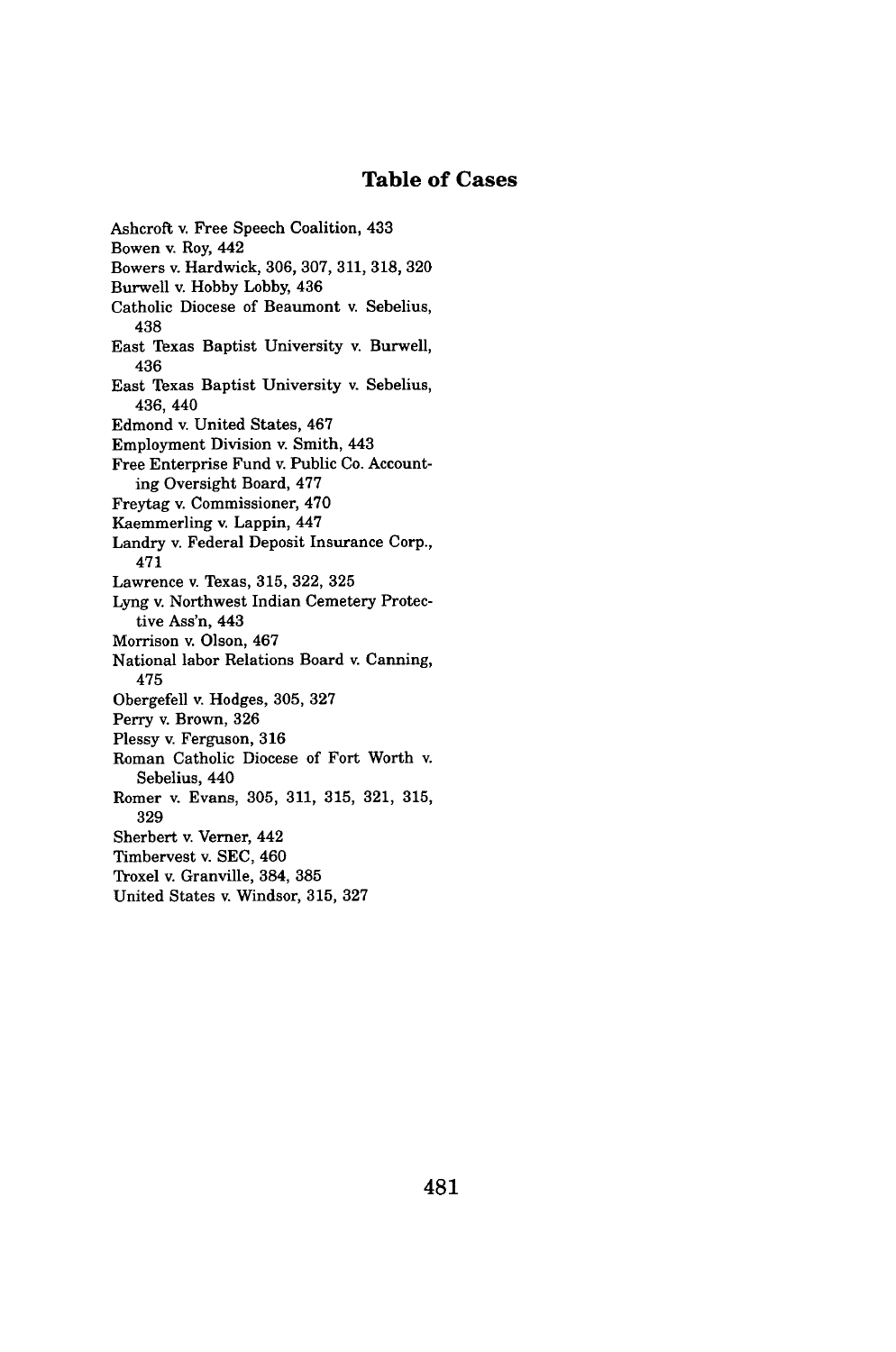$***$  $\mathcal{A}^{\text{max}}_{\text{max}}$  $\label{eq:2.1} \frac{1}{\sqrt{2}}\int_{\mathbb{R}^3}\frac{1}{\sqrt{2}}\left(\frac{1}{\sqrt{2}}\right)^2\frac{1}{\sqrt{2}}\left(\frac{1}{\sqrt{2}}\right)^2\frac{1}{\sqrt{2}}\left(\frac{1}{\sqrt{2}}\right)^2\frac{1}{\sqrt{2}}\left(\frac{1}{\sqrt{2}}\right)^2.$  $\mathcal{L}^{\mathcal{L}}(\mathcal{L}^{\mathcal{L}})$  . The set of  $\mathcal{L}^{\mathcal{L}}(\mathcal{L}^{\mathcal{L}})$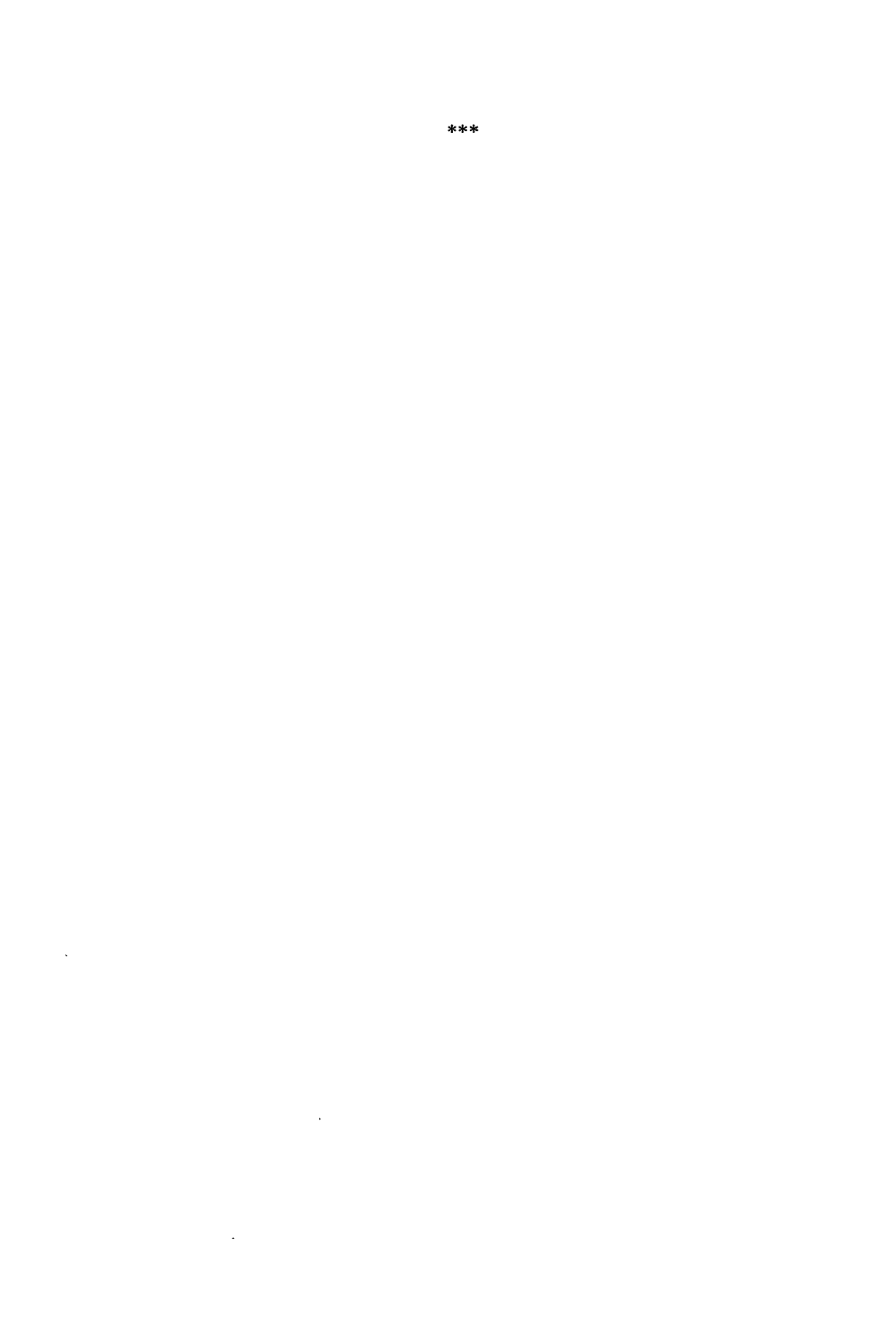

**VOLUME LXVII 2016**



WALTER F. **GEORGE SCHOOL** OF LAW MERCER UNIVERSITY **MACON, GEORGIA**

COPYRIHr @ **2016** WALTER F. **GEORGE SCHOOL** OF LAW, MERCER **UNIVERSITY**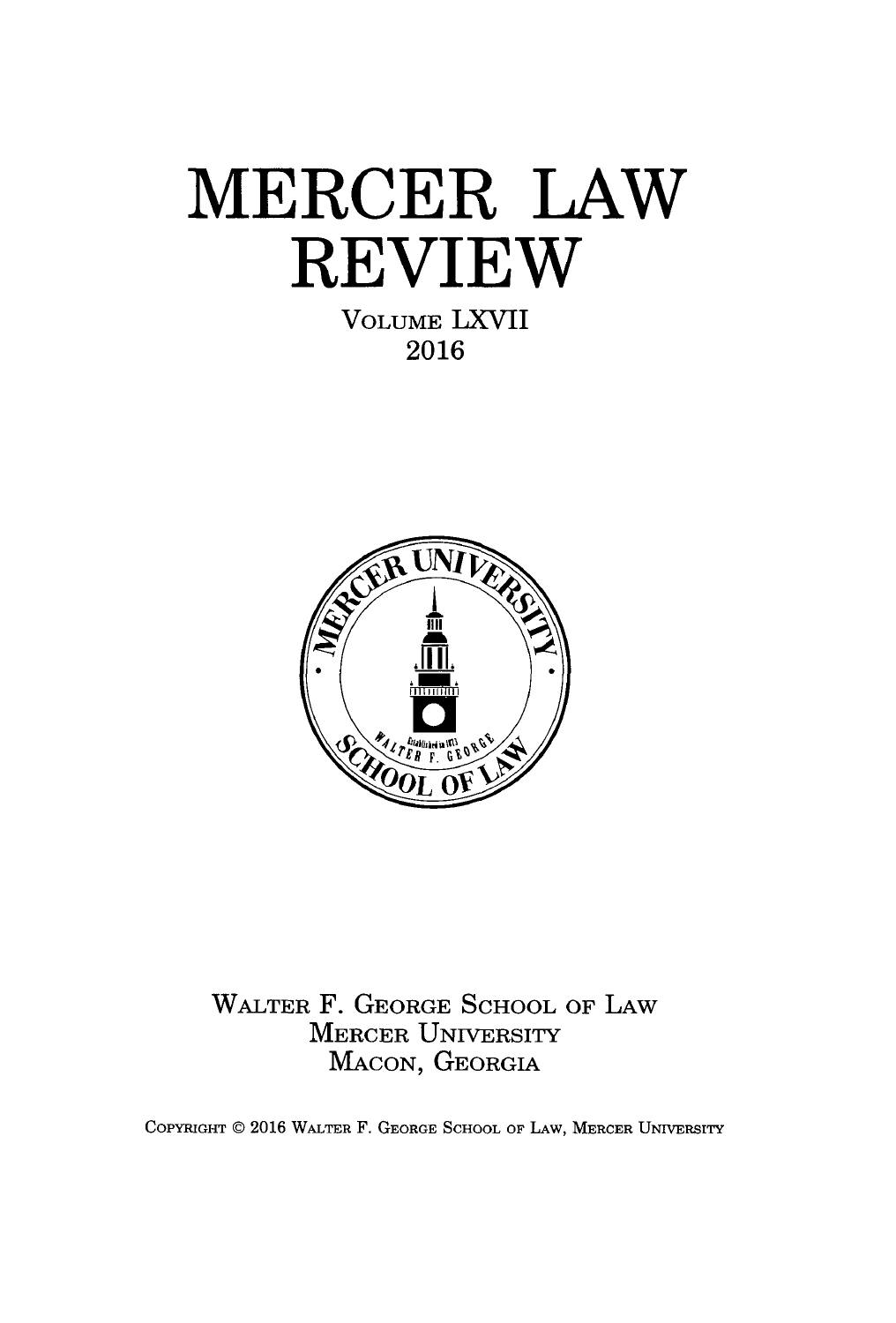## **MERCER LAW REVIEW**

#### **MERCER UNIVERSITY SCHOOL OF LAW**

- **GENERAL INFORMATION.** *Mercer Law Review* is edited and published **by** students of the Mercer University School of Law. *Mercer Law Review* was founded in 1949. It is the oldest continually published law review in Georgia.
- *IssuEs. Mercer Law Review (ISSN* **0025-987X)** is published four times a year: *Annual Survey of Georgia Law (Fall), Articles* (Winter), *Lead Articles* (Spring), and *Annual Eleventh Circuit Survey* (Summer). The issues appear, respectively, in January, March, May, and July. Copies are available at **\$15.00** for survey volumes and **\$15.00** for Leads and Articles volumes.
- **INDICEs.** Each issue of the *Mercer Law Review* contains a table of cases. **A** full index of each volume (all four issues) is published in the *Annual Eleventh Circuit Survey.* **A** cumulative index for volumes I through LVI has been published. Copies are available at a cost of **\$30.00** each.
- SUBSCRIPIONs. Annual subscriptions are available to all four issues (\$40.00), to the *Annual Survey of Georgia Law* **(\$15.00),** to the *Annual Eleventh Circuit Survey* **(\$15.00),** and to both Survey issues **(\$30.00).** Subscriptions are payable in advance and are renewed automatically unless notice to the contrary is received **by** August 1st. Single copies of the Lead and Articles issues are available at **\$15.00** each. Subscriptions to only the Lead and Articles issues are not available. Single copies of the Survey issues are available at **\$15.00** each; orders must be clearly marked "Single Copy." Georgia residents should add the appropriate state, local, and special district taxes. **All** domestic subscriptions are sent via periodicals mail. Foreign subscriptions are sent via surface mail. Subscribe online at http://www.law.mercer.edulacademics/law review/subscribe.cfm
- **BACK** IssuEs, **REPRINTS, AND MICROFILM.** For back stock, reprints, or microfilm of *Mercer Law Review,* contact: William **S.** Hein **&** Co., Inc., **1285** Main Street, Buffalo, NY 14209 or call **(800) 828-7571** or **(716) 882-2600.**
- **MISSING AND IMPERFECT** COPIES. Replacement copies will be sent to subscribers who report missing or imperfect copies of *Mercer Law Review* within six months of the publication date. Mercer Law Review regrets that it cannot replace copies not reported missing or imperfect within six months of publication.
- **CORRESPONDENCE.** Unless indicated otherwise, please address all correspondence to: Publishing Coordinator, Mercer Law Review, Mercer University School of Law, Macon, Georgia **31207,** or contact us at our e-mail address lawreview@mercer.edu or visit our website: http://www.law.mercer.edu/ academics/lawreview/index.cfm. You may also phone the Editorial Board at **(478)** 301-2624 or our Business Office at **(478) 301-2622.**
- **POSTMASTER:** Send change of address to: Publishing Coordinator, Mercer Law Review, Mercer University School of Law, 1021 Georgia Avenue, Macon, Georgia **31207.**
- **PERIODICALS POSTAGE PAID AT MACON, GEORGIA, AND AT ADDITIONAL MAILING OFFICES.**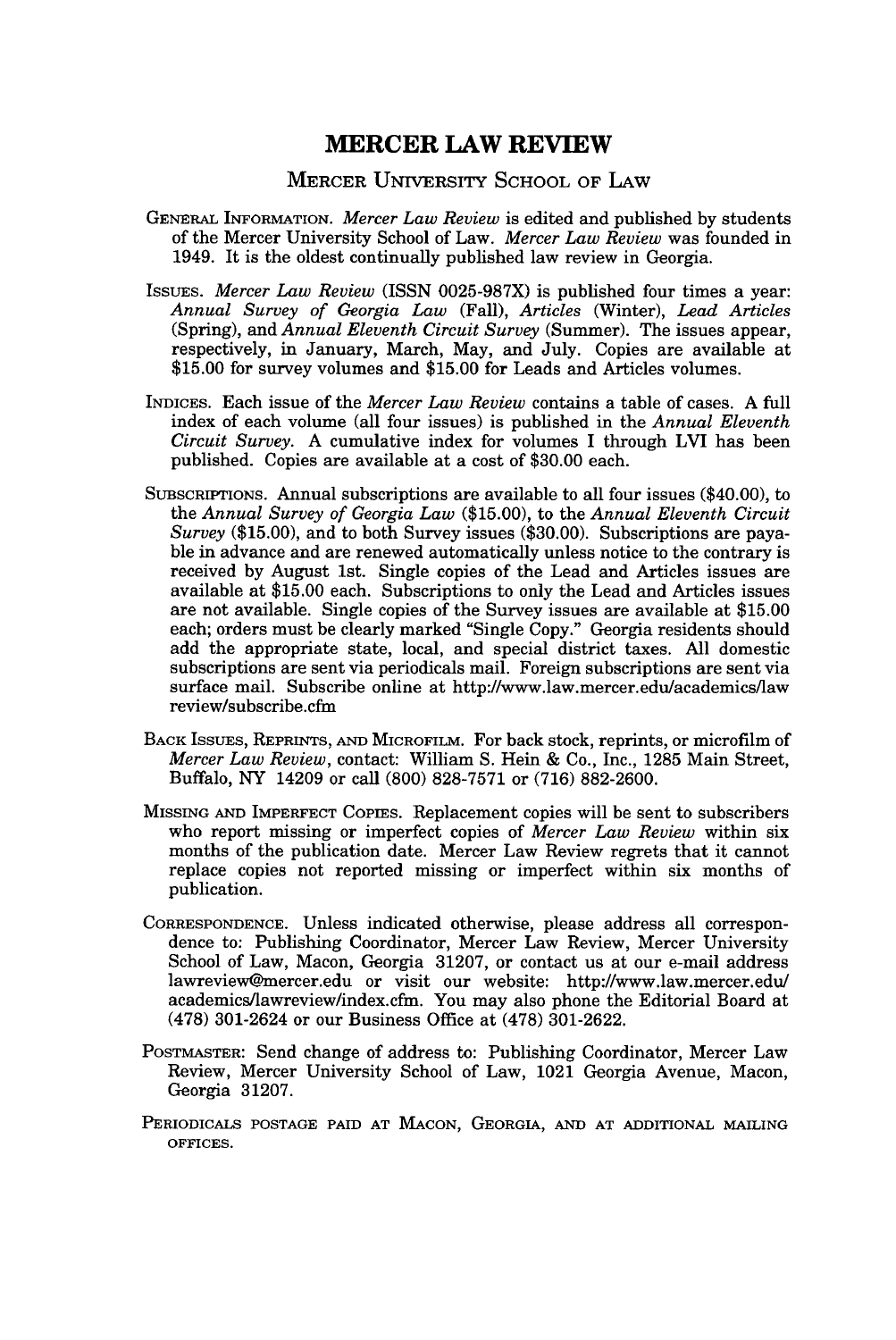# **MERCER LAW REVIEW**

### MERCER UNIVERSITY **SCHOOL** OF LAW

- **UNsoLICrrED** MANUSCRIPTS. *Mercer Law Review* welcomes the submission of unsolicited manuscripts. Submissions should be triple-spaced. Citations should conform to **THE BLUEBOOK** (19th ed. 2010). Please enclose a self-addressed, stamped envelope for acknowledgment. *Mercer Law Review* will endeavor to notify authors of its decision within six weeks. Manuscripts will not be returned unless sufficient return postage is included with the original submission. Please address unsolicited manuscripts to: Articles Editor, Mercer Law Review, Mercer University School of Law, Macon, Georgia **31207.** Unsolicited manuscripts can be submitted online at http:// www.law.mercer.edulacademics/lawreview/index.cfm
- **MICROFORMS.** Microform reproductions of all volumes of *Mercer Law Review* are available from University Microfilms International, **300** North Zeeb Road, Ann Arbor, Michigan 48106, or **30/32** Mortimer Street, London WIN 7RA, England.
- **PERMISSION TO REPRINT FOR EDUCATIONAL USE ONLY.** Except where otherwise expressly provided, *Mercer Law Review* and the author of each article, casenote, or comment in this issue of *Mercer Law Review* grants permission to duplicate that article, casenote, or comment for educational use, provided that **(1)** copies are distributed at or below cost; (2) the author and *Mercer Law Review* are identified; and **(3)** proper notice of copyright is affixed to each **copy.**
- **CARL VINsoN MEMORIAL** LECTURE. The annual Carl Vinson Memorial Lecture Series was created **in 1982** in honor and memory of the Honorable Carl Vinson, a distinguished alumnus of the Mercer Law School who served his country for **fifty** years as a member of Congress. The purpose of the Lecture Series is to provide lectures of the very highest quality on legal and lawrelated subjects for the students and faculty of the law school, alumni and friends of the School of Law and Mercer University, and the general public. The Vinson Lectures are periodically published in *Mercer Law Review.*
- **MERCER LAw** REVIEw **ASSOCIATION. All** alumni of *Mercer Law Review* are members of the Mercer Law Review Association. Friends of *Mercer Law Review* may become adjunct members of the Mercer Law Review Association **by** application.
- **DISCLAIMER OF OPINION.** Opinions expressed in any part **of MERCER LAw** REVIEw are those of the individual contributors and are not presented as the views of Mercer Law Review, Mercer University School of Law, or Mercer University.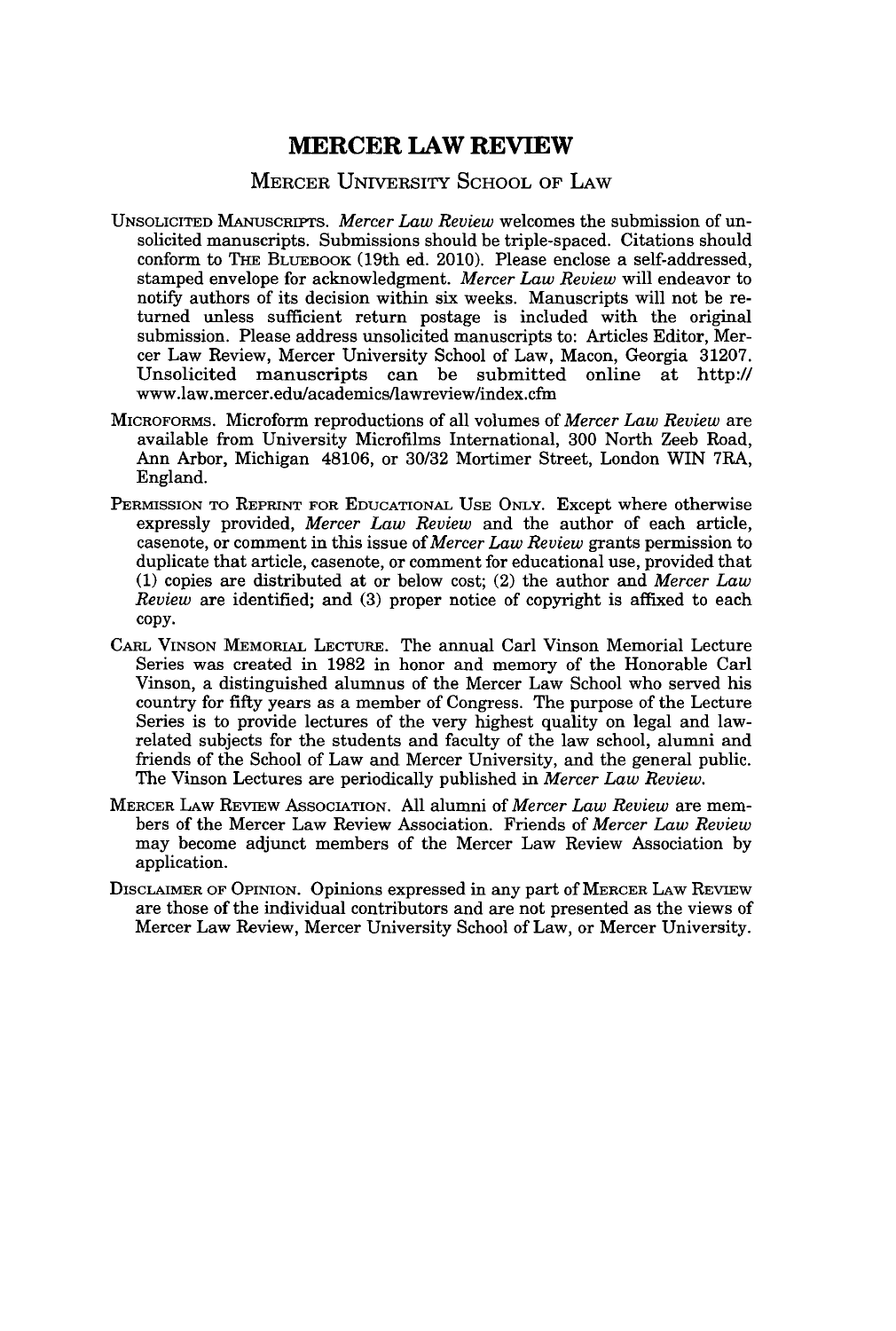# **MERCER UNIVERSITY SCHOOL OF LAW**

- **GENERAL INFORMATION.** The Mercer University School of Law is located in Macon, Georgia, about **80** miles south of Atlanta. As you think about what kind of law school is the best fit for you, consider Mercer Law School has been graduating practice ready lawyers who uphold the highest ideas of the legal profession since **1873.** With its distinctive Woodruff Curriculum and a total student body of roughly 400, Mercer Law School provides an educational environment that fosters in-depth learning, a candid and lively exchange of views, and a genuine sense of community and collegiality.
- **DEGREES AWARDED.** The study of law at the Mercer University School of Law consists of a three-year program directed toward the **J.D.** degree. Ajoint **J.D.-** M.B.A. program is offered in conjunction with Mercer's Stetson School of Business and Economics. In addition, the law school offers a Business Certificate Program and a Legal Writing Certificate Program. The Law School offers an LL.M. Degree in Federal Criminal Practice and Procedure—the only program in the nation designed for law school graduates seeking to prepare themselves for federal criminal practice as a prosecutor, Federal Defender, or private de-Please see our website for more details at www.law.mercer.edu.
- **ADMISSIONs.** As a top provider of legal education, Mercer Law School is selective in admissions. Our admissions process aims to select from the applicant pool students who will contribute to our academic community during their three years of legal education and, ultimately, to society and the legal profession. Persons interested in applying for admission to the Mercer University School of Law may access information at www.law.mercer.edu or email the Admissions Office at admissions@law.mercer.edu. You may also contact us directly at **(478)301-2605.** Any correspondence **by** mail should be addressed to: Mercer University School of Law, Office of Admissions, 1021 Georgia Avenue, Macon, Georgia **31207.**
- LAw **LIBRARY.** The Furman Smith Law Library has a staff of thirteen, including six professional librarians. The librarians provide extensive instruction in both print and electronic research as part of the curriculum. The library's collection includes over **350,000** volumes in books and microforms as well as a wide array of legal and non-legal electronic resources. Carrels, tables, soft seating, "smart" study rooms and a technology lounge are available to law students. Throughout the library and law school, students have wireless access to the library and law school network via their personal laptops. The library's web site features an extensive collection of annotated links to Georgia and federal legal research materials. For more information about the library visit www.law.mercer.edullibrary.
- **CAREER SERVICES OFFICE.** Employers who are interested in interviewing students and graduates of the Mercer University School of Law are invited to contact the Career Services Office. Upon request, the Career Services Office will be happy to forward resumes, arrange on-campus interviews, or assist employers in any other way. Address correspondence to: Career Services Office, Mercer University School of Law, 1021 Georgia Avenue, Macon, Georgia **31207.** Telephone **(478) 301-2615.** FAX **(478) 301-2287.** Employers may also contact the Career Services Office via email at careerservices@ law.mercer.edu.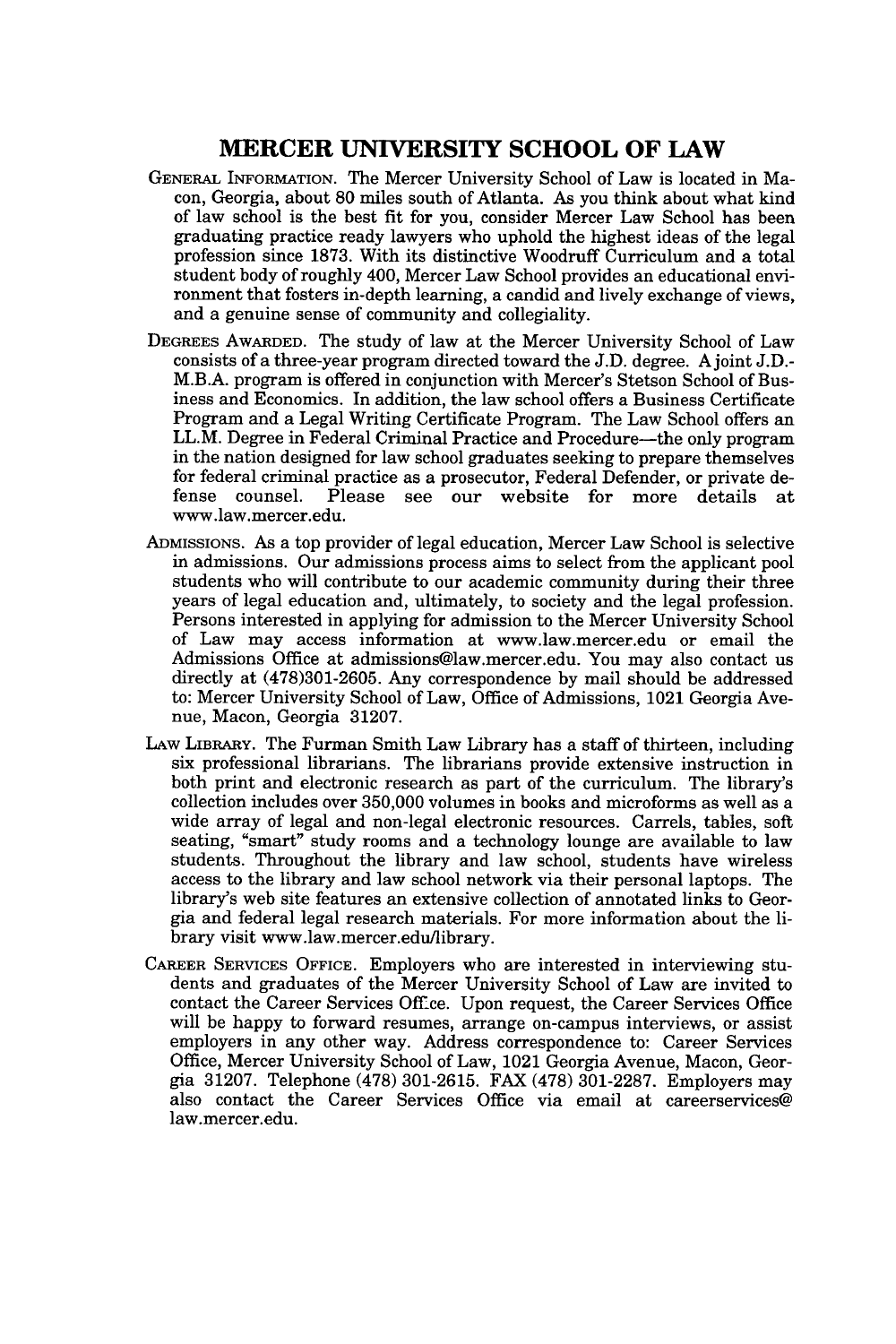# **MERCER LAW REVIEW**

*Member of the National Conference of Law Reviews, Inc.*

Volume **67** Winter **2016** Number **3**

#### **BOARD OF EDITORS**

H. THoMAs SHAW *Editor in Chief*

**LAURA** K. DIBIASE *Senior Managing Editor*

M. ELIZABETH GILCHRIST *Managing Editor*

HARRIS K. HOWARD *Managing Editor*

JAMES F. BANTER *Lead Articles Editor*

DAVID **J. GREENBERG** *Articles Editor*

HILLARY **L.** FREESMEIER *Georgia Survey Editor*

TYLER P. BISHOP *Eleventh Circuit Survey Editor*

EBONY **J.** BROWN *Student Writing Editor* KATHRYN *S.* DuNNAM *Administrative Editor*

#### **MEMBERS**

WILLIAM CHASE ARRINGTON NATASHA **S.L.** BANKS **ADELYN** M. BARGERON JAMES **D.** BROWN MiLINDA L. BROWN ERICA L. BURCHELL LOUIE W. CARMON II THOMAS **A.** CHAPPELL CAITLYN **D.** CLARK **JOSEPH S.** CLARK WILLIAM **E.** CoLINs, JR. MOLLIE K. DAVIS **J.** MICAH DICKIE

**BENJAMIN** R. DINGES WHITNEY B. EDWARDS EMILY L. EvEr *Amy* **E.** FuNK MICHAEL **GAY** AuSTIN **S.** GIBSON L. TAYLOR HAMRICK ROBERT B. HERMAN REBEKAH L. HOGG **STEVEN** L. JONES YOOJIN LEE ELIZABETH H. **MANLEY** DANIELLE M. MATRICARDI **ANNA** L. MYER M. CATHERINE NORMAN **CHANTAL PEACOCK** MARY GRACE RAHM LEONARD **S.** RIEPE **SAVANNA ROUGHEN** RILEY SNIDER KYLE H. TIMMONS MOSES TINCHER PATRICIA-ANNE **UPSON** ROLAND K. WEEKLEY EMILY R. WRIGHT

**FACULTY ADVISOR** MARK **JONES**

**ADMINISTRATIVE SECRETARY CKEIHE** SHAw **JUMP**

**PUBLISHING COORDINATOR YONNA** WINDHAM SHAW